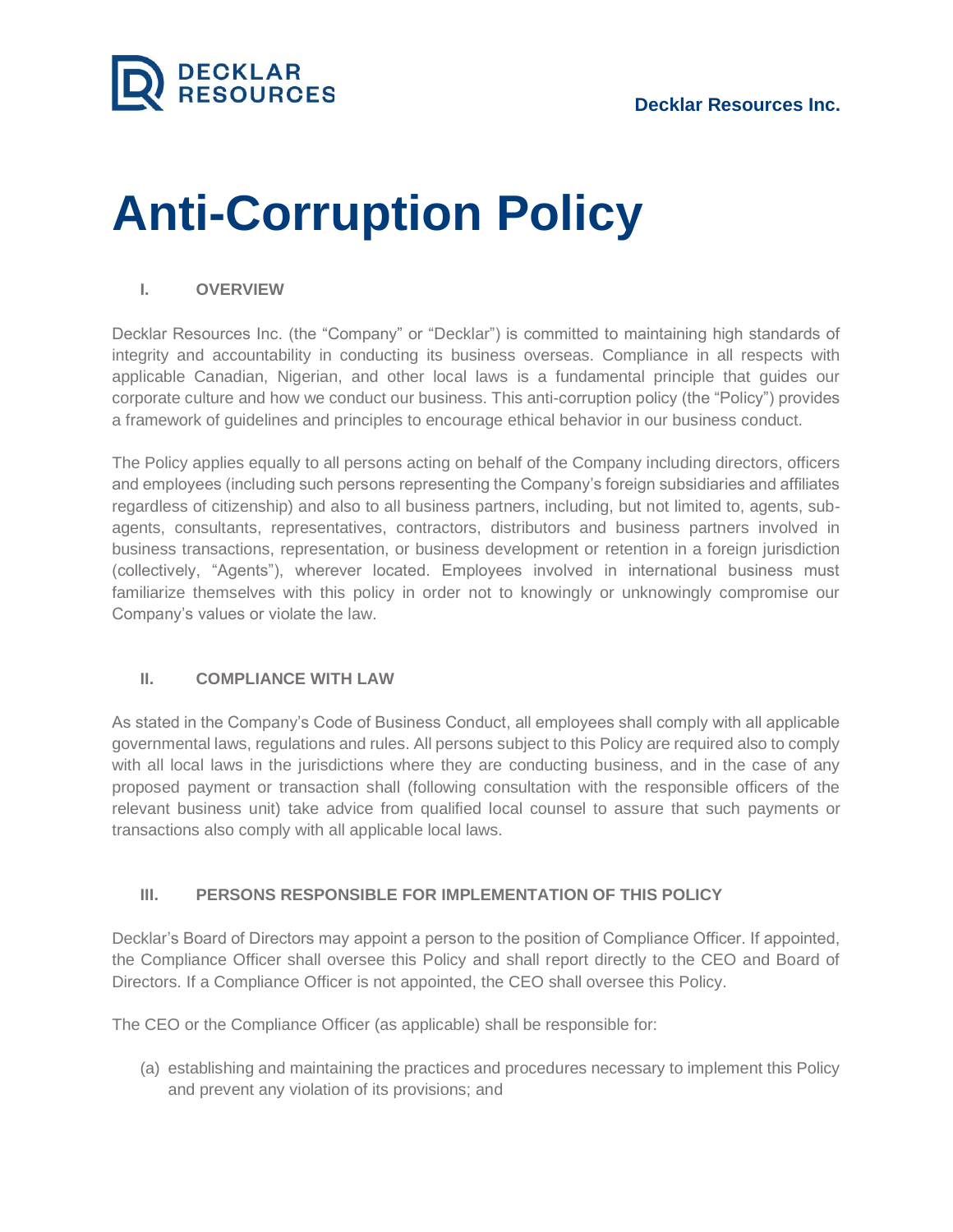(b) disseminating this Policy to all employees.

## **IV. PROHIBITED ACTIVITY**

The Company, its directors, officers, employees and Agents shall not, either directly or indirectly through an Agent:

- (a) authorize, offer or pay anything of value to any foreign public official, political party or candidate for the purpose of influencing or causing another person to influence any act or decision of the foreign official or entity in order to obtain or retain an advantage in the course of business;
- (b) demand, solicit or accept an improper payment; or
- (c) falsify books and records.

## **V. LEGAL PAYMENTS**

As a general rule, payments to foreign public officials that would otherwise be prohibited are legal only if:

- (a) they are lawful under the written laws of the foreign official's country; or
- (b) Subject to the written laws of the foreign official's country, they are made as a reasonable and bona fide expenditure directly related to either promotional activities or the execution or performance of a contract with a foreign government; or
- (c) Subject to the written laws of the foreign official's country, they are payments made to expedite or secure performance of routine governmental action.
- (d) Proper guidance should be sought from the Company's senior management, and if necessary, appropriate external legal counsel in the relevant jurisdiction, and the process documented, before determining the legality of a proposed payment.

## **VI. CAUTION IN DEALING WITH AGENTS**

To ensure compliance with the applicable laws on foreign corrupt practices, the Company must exercise caution in dealing with Agents. The Company may be liable for the actions of its Agents, and this risk can be substantial in countries where illicit payments are prevalent. The Company should be consistent in its implementation of the due diligence process.

## **VII. DUE DILIGENCE**

Prior to the Company retaining an Agent, the employee hiring the Agent should make his or her best efforts to research the reputation, background and past performance of the prospective Agent in as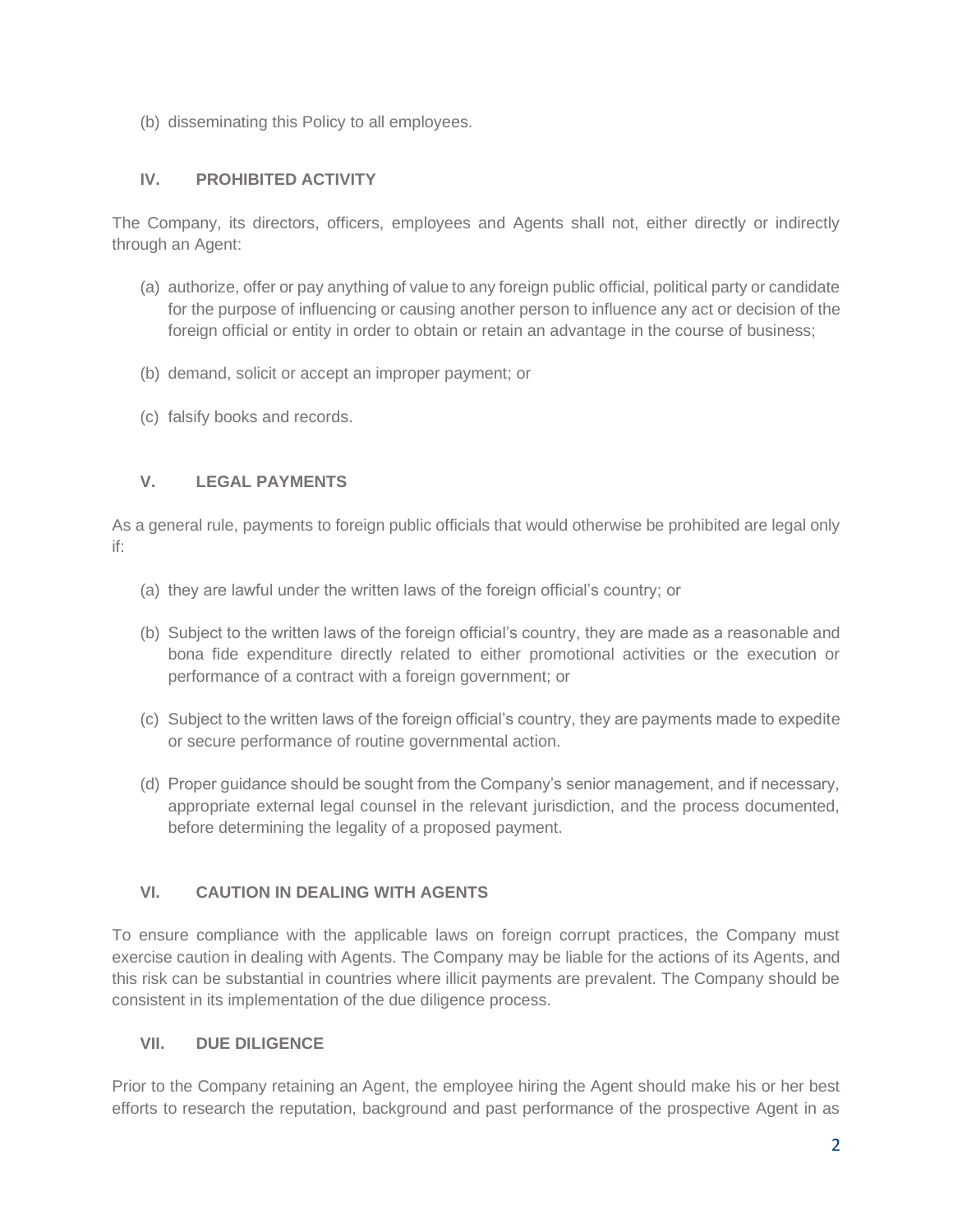many of the following areas as is practicable in the context of the nature and materiality of the proposed contract and report back to the CEO or Compliance Officer (as applicable):

- (a) Management Information. Identify the directors, officers and other members of management of the proposed Agent, where applicable and determine if any of them are public officials;
- (b) Ownership Information. Identify the stockholders, partners or other principals of the proposed Agent, where applicable and determine if any of them are public officials;
- (c) Affiliations. Identify the business and government affiliations of the proposed Agent, its, his or her family and close associates;
- (d) Reputation. Obtain information concerning the reputation of the Agent particularly with respect to a history or demonstrated tendency to make prohibited payments;
- (e) References. Obtain character and financial reference checks on the proposed Agent;
- (f) Local Law. Confirm that the relationship with the Agent and the performance by the Agent of the services required in the contract are consistent with local law;
- (g) Compensation. Confirm that the level of compensation is reasonable, given the experience of the Agent, the country where services are to be performed, the expected results and the amount and difficulty of work to be performed; and
- (h) Employee Certification. The employee of the Company who is proposing retention of the Agent should confirm who introduced the Agent to the Company and provide an explanation of why the Agent was selected. The employee of the Company and his or her supervisor should certify that the Agent has been personally interviewed and that there is no reason to believe that the Agent has violated this Policy or will violate this Policy regarding future activities on behalf of the Company.

### **VIII. CONTRACTING WITH AGENTS**

After having obtained the approval of the CEO or Compliance Officer (as applicable), under his or her supervision, the Company should seek to retain an Agent using a written agreement that contains as many of the following provisions as is practicable in the context of the nature and materiality of the proposed contract:

- (a) The Agent shall acknowledge that it, he or she understands the provisions of this Policy and agrees to comply with its terms and applicable laws;
- (b) The Agent shall acknowledge that the contents of the agreement may be disclosed by the Company to third parties including government agencies;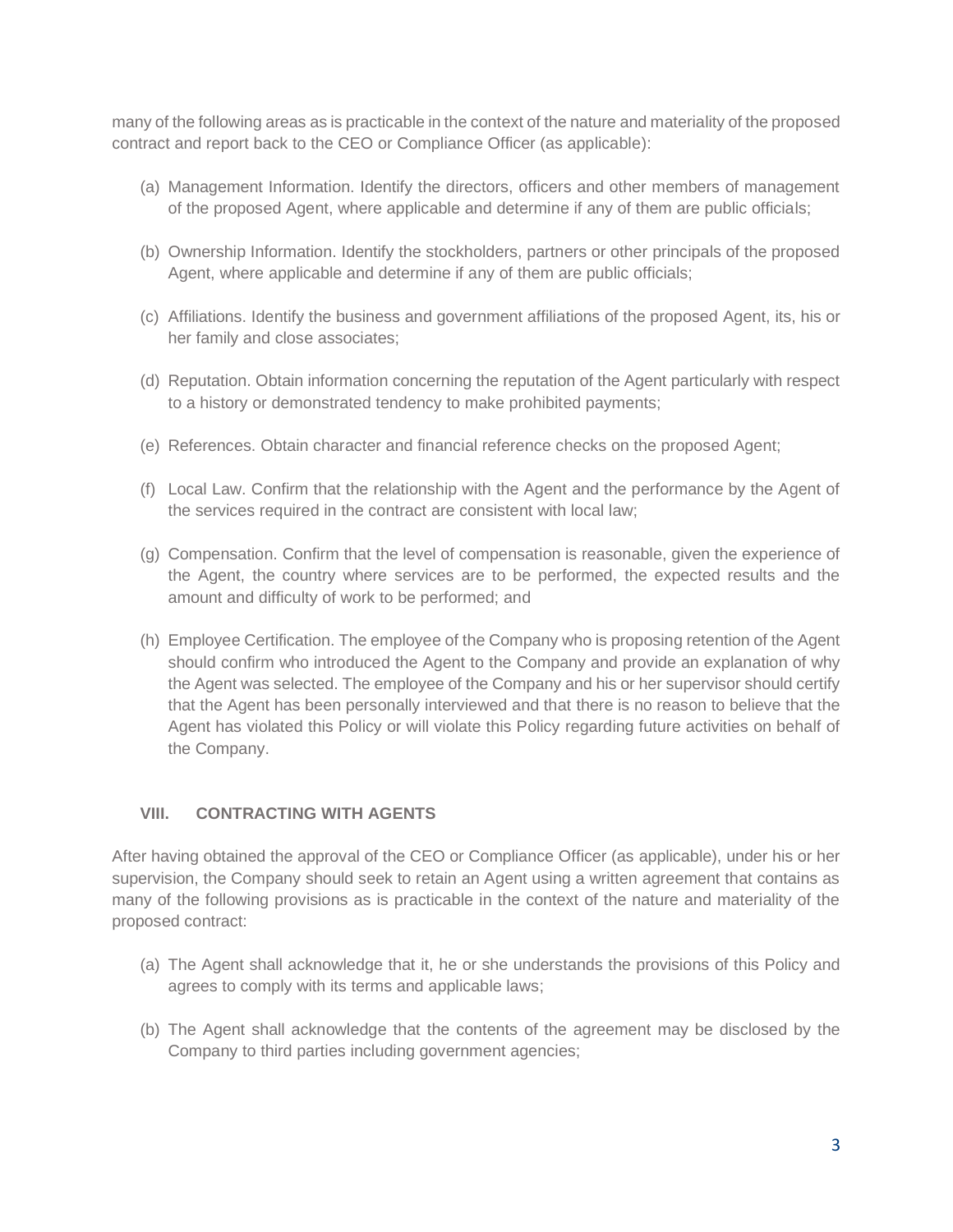- (c) The Agent shall provide representations and warranties that neither it, nor any of its owners, directors, officers, principals or key employees are public officials and that it will promptly inform the Company of any changes in that regard;
- (d) The Company expressly states that its choice of Agent was made after considering factors that support a belief that the applicable law and this Policy would not be violated;
- (e) Assignment of the entire agreement or any rights, duties or obligations under the agreement by the Agent is prohibited without the Company's prior written consent;
- (f) Payment should be by cheque or bank draft made out in the Agent's name or by wire transfer to a bank account that is registered in the name of the Agent, and located in the country in which the Agent performed the services unless there is an acceptable explanation for other arrangements;
- (g) Travel, entertainment and other miscellaneous expenses should not be incurred by the Agent without the Company's prior approval, and all requests for reimbursement should be supported by documentation acceptable to the Company. Detailed records of all approved expenses should be kept;
- (h) To the extent permitted by law, the agreement should provide for automatic termination without compensation in the event an Agent has made, attempted to make, makes, attempts to make, or proposes to make, a prohibited payment; and
- (i) The Company has the right to audit the Agent's compliance with the agreement, including the expenses and invoices of the Agent.

### **IX. MANAGING AGENTS**

The Company should take measures reasonably within its power to ensure that:

- (a) Any payment made to any Agent represents no more than the amount outlined in the written agreement with the Agent and is an appropriate remuneration for legitimate services rendered by such Agent;
- (b) No part of any such payment is passed on by the Agent as a prohibited payment or otherwise in contravention of applicable law or this Policy;
- (c) The activities of the Agent are monitored to ensure that there is no breach of applicable law or this Policy.

## **X. FOREIGN JOINT VENTURE PARTNERS**

Prior to entering into any joint venture, the Company should conduct due diligence regarding the prospective partner(s) equivalent to that required for retaining an Agent. When appropriate, the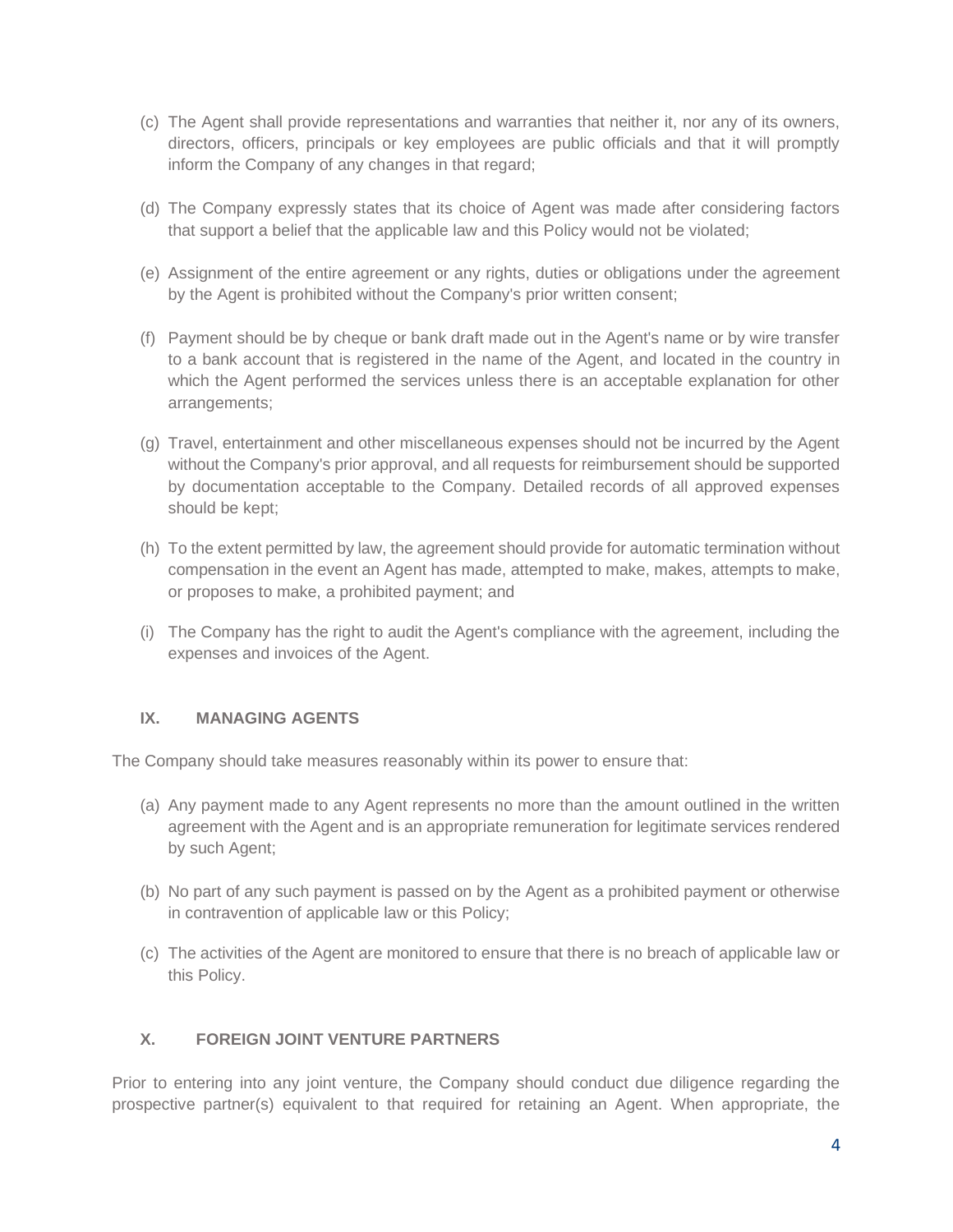Company should attempt to obtain equivalent written representations and warranties from the partner as is required of Agents. Commercially reasonable efforts should be used by the Company and employees of the Company to ensure that the principles set out in this Policy are incorporated into all international joint venture agreements (such as joint operating agreements).

## **XI. GIFTS AND ENTERTAINMENT**

The offer and acceptance of entertainment, gifts and favors must at all times be incompliance with the policies of the recipient's employer and with the Company's Code of Conduct.

The Company, its directors, officers, employees and Agents shall not, either directly or through an intermediary, offer or provide gifts, hospitality or reimbursement of travel or other expenses to a public official, except with the prior approval of the CEO, Compliance Officer or Compliance Committee (as applicable).

Unless otherwise agreed by the CEO or the Compliance Officer, the Company's employees and Agents may, with the prior approval of the CEO or the Compliance Officer, pay or reimburse reasonable meal expenses incurred in good faith by or on behalf of a public official related to the promotion, demonstration, or explanation of products or services of the Company or the execution or performance of a contract between the Company and the public official's government or agency thereof.

The CEO or Compliance Officer (as applicable) is responsible for ensuring that any gift, hospitality and/or reimbursement of travel or other expenses ultimately provided to a public official is fully and accurately recorded in the Company's records and is compliant with this Policy.

## **XII. VIOLATION REPORTING**

All director, officers, employees and Agents are encouraged to report any deviations from the Policy or violations of applicable law. Any employee or other person may submit a complaint or concern regarding the matters covered by the Policy to the CEO or Compliance Officer (as applicable). The Company will not discharge, demote, suspend, threaten, harass or in any manner discriminate against any party based upon any lawful action of such party with respect to good faith reporting of concerns regarding compliance with this policy.

## **XIII. FUNDAMENTAL PRINCIPLE**

It is a fundamental principle of this Policy that discretionary decisions relating to payments to foreign officials should not be made "in the field", but rather, should be referred to the Company's CEO or Compliance Officer (as applicable) who will make such decisions with advice from corporate counsel if necessary.